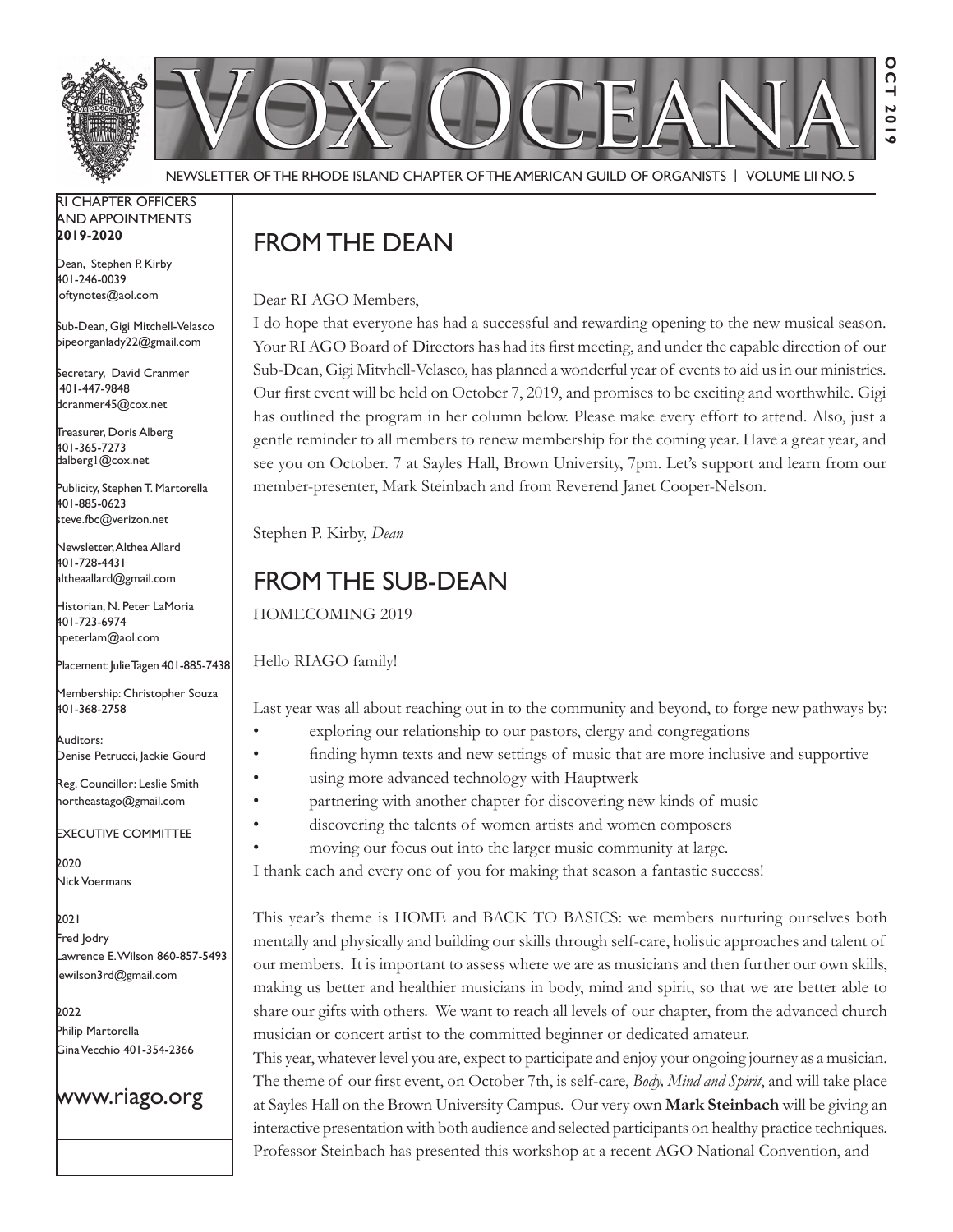#### *SubDean's message, continued*

we are fortunate to have him reprise it for us! The evening will also feature our special guest, the **Reverend Janet Cooper-Nelson,** Chaplain of Brown University, who will address the "Mind and Spirit" part of our event.

I hope to see you all at each of this year's events. We take special care to honor you and our guest clinicians, and we are excited to begin another year celebrating US! It is Homecoming at RIAGO!

*Gigi Mitchell-Velasco* Sub-Dean and Program Chair

### 2019-2020 SEASON THEME REVEAL HOMECOMING: BACK TO BASICS

#### OPENING EVENT: BODY, MIND and SPIRIT

Monday, October 7, 2019, 7:00 pm at Sayles Hall, Brown University, 81 Waterman Street, Providence RI

## **Mark Steinbach, DMA**, Brown University Organist and Senior Lecturer in Music, presents IMMEDIATELY PRACTICAL TIPS FOR HEALTHY PRACTICING

Join Mark for a workshop which he presented to the National Convention of the AGO in 2018, introducing participants to approaches to keyboard and pedal technique which help prevent injury, fatigue, and stage fright. Learn to maximize practice time and simply enjoy practicing and performing more! Concepts will be applicable to choirs as well.

**The Reverend Janet Cooper-Nelson**, Chaplain of Brown University and one time RIAGO Chaplain, will be covering SPIRIT as she speaks on how we can practice better self-care in navigating our busy and sometimes stressful roles as music ministers and nurturers in our churches. We are fortunate to have this extraordinary woman share her gifts with us this evening.

UPCOMING EVENTS – Dates TBD

#### PLEASE CONTINUO! - May 16, 2020

**Peter Sykes** and **Jacob Stott** introduce the basics of playing continuo and explore the art of thoroughbass or figured bass. This will improve your understanding of some music theory basics and also improve your ear, help you to improvise a little, and demonstrate the components of tasteful accompanying. Hosted by **Stephen Martorella** at First Baptist Church in America.

#### MAD ABOUT THE MASS

This little workshop may be one of the most valuable yet in terms of giving you practical skills to gain the confidence to play a Catholic Mass no matter what your background is. Two excellent, experienced musicians, **Stephen Roman**o, head of National Pastoral Musicians in Rhode Island and Director of Liturgical Music at Providence's St. Augustine Church, and **Terry Lindsay**, Director of Music Ministry at Cranston's Immaculate Conception, will inform and guide you through the process of playing the Mass. Hosted by Terry Lindsay at St. Augustine Church.

#### SATURDAY NIGHT AT THE MOVIES AND ACCOMPANYING SILENT FILM WORKSHOP

Have you ever wondered what it would be like to play the organ for a silent movie by just sitting on the bench, watching the film and then just improvising? Internationally acclaimed organist for silent films, **Peter Krasinski,** Organist of First Church Christ Scientist in Providence, has played for silent films to great critical and popular acclaim all over the globe. He will present a Saturday Night full-length feature silent film. In a separate workshop session, we will learn how it's done and have a chance to try it ourselves!